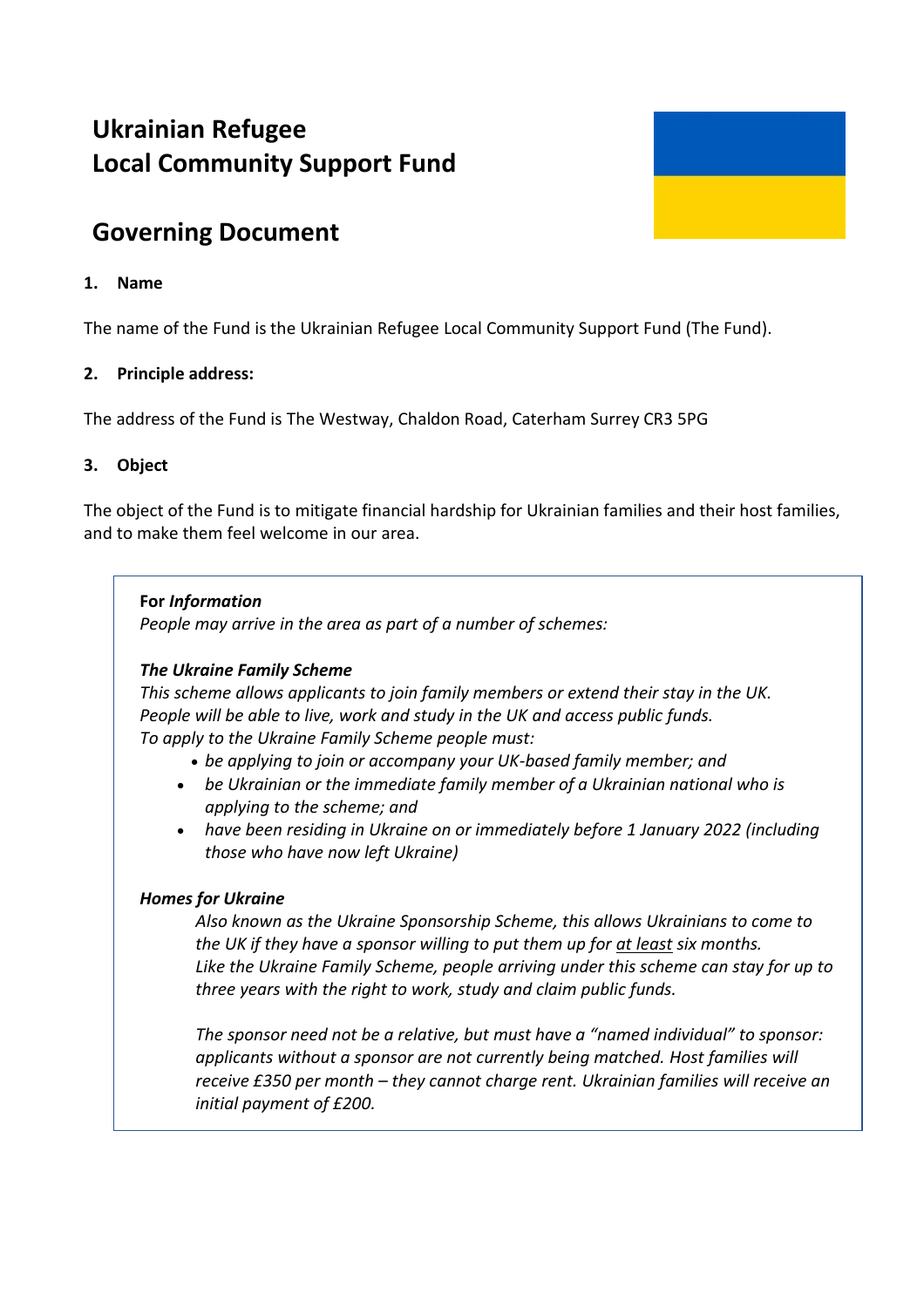*Host Families are only responsible for accommodation (although they may choose to do more), therefore travel, food, clothing, toiletries, phones and data etc will remain the responsibility of their guests.*

*Ukrainian individuals and families arriving via either scheme will be entitled to Universal Credit as a minimum – however it should be noted that this could take 6 to 12 weeks to establish. [Benefits,](https://www.legislation.gov.uk/uksi/2022/344/contents/made) [housing](https://www.legislation.gov.uk/uksi/2022/339/contents/made) and [NHS](https://www.legislation.gov.uk/uksi/2022/318/contents/made) regulations have recently been amended to allow people fleeing the war to access the welfare system and public services – this will be important if families stay after the initial 6 month period.*

*Other Visa options may be available – study, visitor visas etc.*

# **4. Management of the Fund**

The Fund will be hosted by The Westway charity. The Fund's board however will be independent from the main business of the charity.

The Westway Trustees and Ukrainian Support Group manages, and is responsible for, the affairs of The Fund. It consists of eight Board Members:

Representative are elected at the first meeting of the Board by the other Board Members and annually thereafter (virtual meetings). The Board nominates a Chair at its first meeting and annually thereafter.

It is the duty of each Member of the Board:

- (a) to exercise their powers and to perform their functions in the way that they decide in good faith would be most likely to further the purposes of The Fund;
- (b) to exercise, in the performance of those functions, such care and skill as is reasonable in the circumstances

Board Members must be:

- (a) 18 years or over
- (b) not disqualified from acting as a charity trustee by virtue of sections 178-180 of the Charities Act 2011 (or any statutory re-enactment or modification of that provision).

Appendix A contains details of how the Board operates.

#### **5. Income into the Fund**

The Board decides how best to maximize the income coming into the Fund. All income generation must comply with The Westway's Donations Policy and is managed via the organisation's Xero accounting system.

The Rotary Club of Caterham will participate in fundraising via its on-line platform (and associated governance) and in its absolute discretion may decide to remit to The Fund a portion or portions of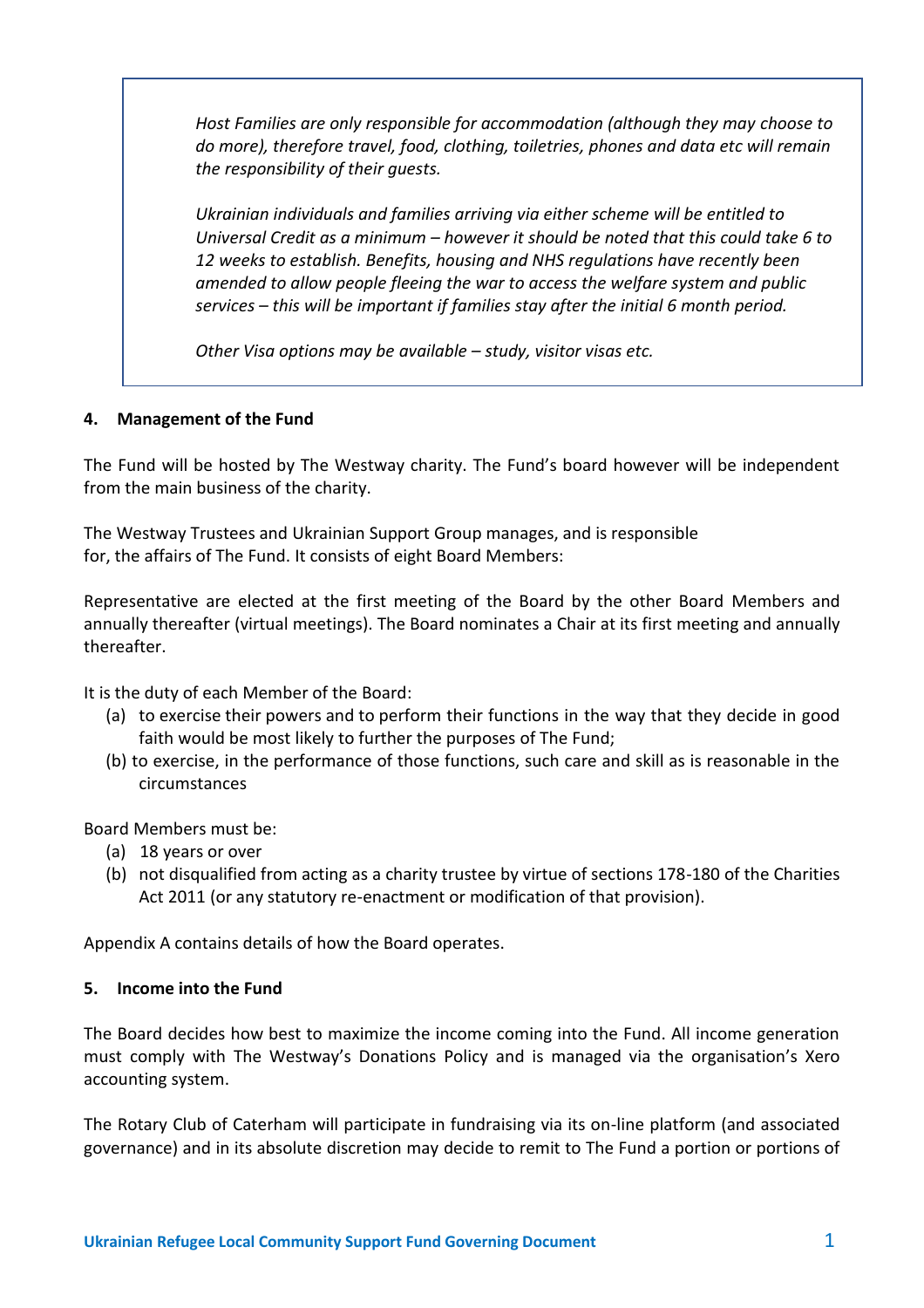money so raised, for onward distribution by The Westway – on receipt of a reasoned request and usually by way of a lump sum payment in advance of distribution.

# **6. Expenditure by the Fund**

The Fund must be applied solely in accordance with the above object. The Board must agree, publish and follow the process and criteria for giving grants.

Funds can be used to support:

- (a) Host families with costs relating directly to their Ukrainian guests.
- (b) Ukrainian families hosted in the area CR3 & CR6 to support with the provision of items and services that are essential, or that help normalize their difficult situation. Funds are available for children and adults (and pets) but are not available to be sent overseas. Requests for overseas finance would be considered by the panel (eg. To support retrieval of documents), and signposting provided.
- (c) Agencies or individuals requiring translation services to meet key needs
- (d) Agencies organising services and events that are requested by local Ukrainian families

At the first board meeting The Board, whilst considering funds available and number of local families in need, must agree a maximum grant amount and whether multiple grant applications will be considered (and over what period of time).

#### **7. Voluntary winding up**

The Fund may be dissolved by resolution of its Board at a general meeting called in accordance with the requirements below. The resolution for the winding up of The Fund may contain a provision directing how any remaining funds shall be applied in a manner that best meets the object of the Fund.

#### **8. Interpretation**

In this document a "connected person" means:

- (a) A child, parent, grandchild, grandparent, brother or sister of a Board Member.
- (b) The spouse or civil partner of a Board Member or of any person falling within subclause (a) above;
- (c) A person carrying on business in partnership with a Board Member or with any ay person falling within sub-clause (a) or (b) above;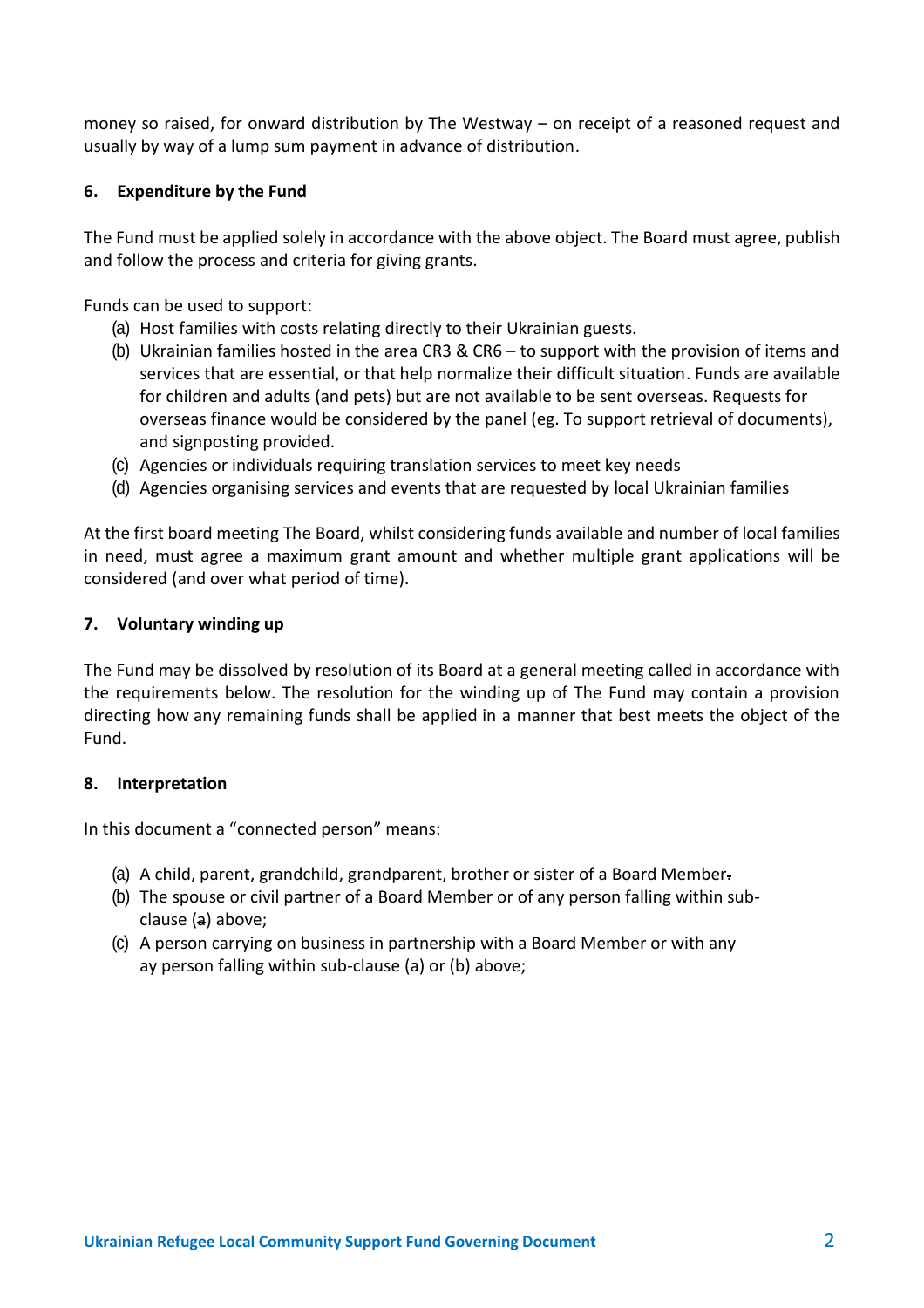# Appendix A - How the Board operates

# **1. Responsibilities of the Chair**

- (a) The Chair is responsible for chairing meetings of the Board, and for managing the Fund and representing it externally between meetings. If they are unable to chair a meeting, one of the other Board Members will do it by agreement.
- (b) The Westway Bookkeeper (Xero Accounting system) is responsible for maintaining the financial integrity of the Fund. In particular they must ensure that:
	- i. All income and expenditure is recorded in accordance with accounting best practices
	- ii. Payments are identified with an appropriate reference to ensure that there is a full audit trail enabling reconciliation with all paperwork and grant applications.
	- iii. Regular reconciliations take place and income/expenditure accounts are produced and can be presented to the Board
	- iv. Annually and / or when the Fund is wound up, accounts are produced and these are independently examined as part of The Westway's annual Charity Commission inspection.

# **2. Meetings of the Board**

Board Meetings can be held with members present in a room, via on-line conference software (zoom, Skype etc), or a combination of both.

#### **1.1. Calling Meetings – or applications can be considered via email as per covid restrictions**

Any Board Member may call a meeting of the Board. Three days' notice are required for each meeting unless the need is agreed as urgent. The Chair can forward applications to Board Members.

# **1.2. Procedure at Meetings (or email correspondence)**

- (a) No decision shall be taken at a meeting unless a quorum is present at the time when the decision is taken – the quorum is **five** Board Members
- (c) Questions arising at a meeting shall be decided by a majority of those eligible to vote.
- (d) In the case of an equality of votes, the person who chairs the meeting shall have a second or casting vote.

#### **1.3 Participating by electronic means**

(a) A meeting may be held by via on-line conference software as agreed by the Board Members in which each participant may communicate with all the other participants. Notes will be kept.